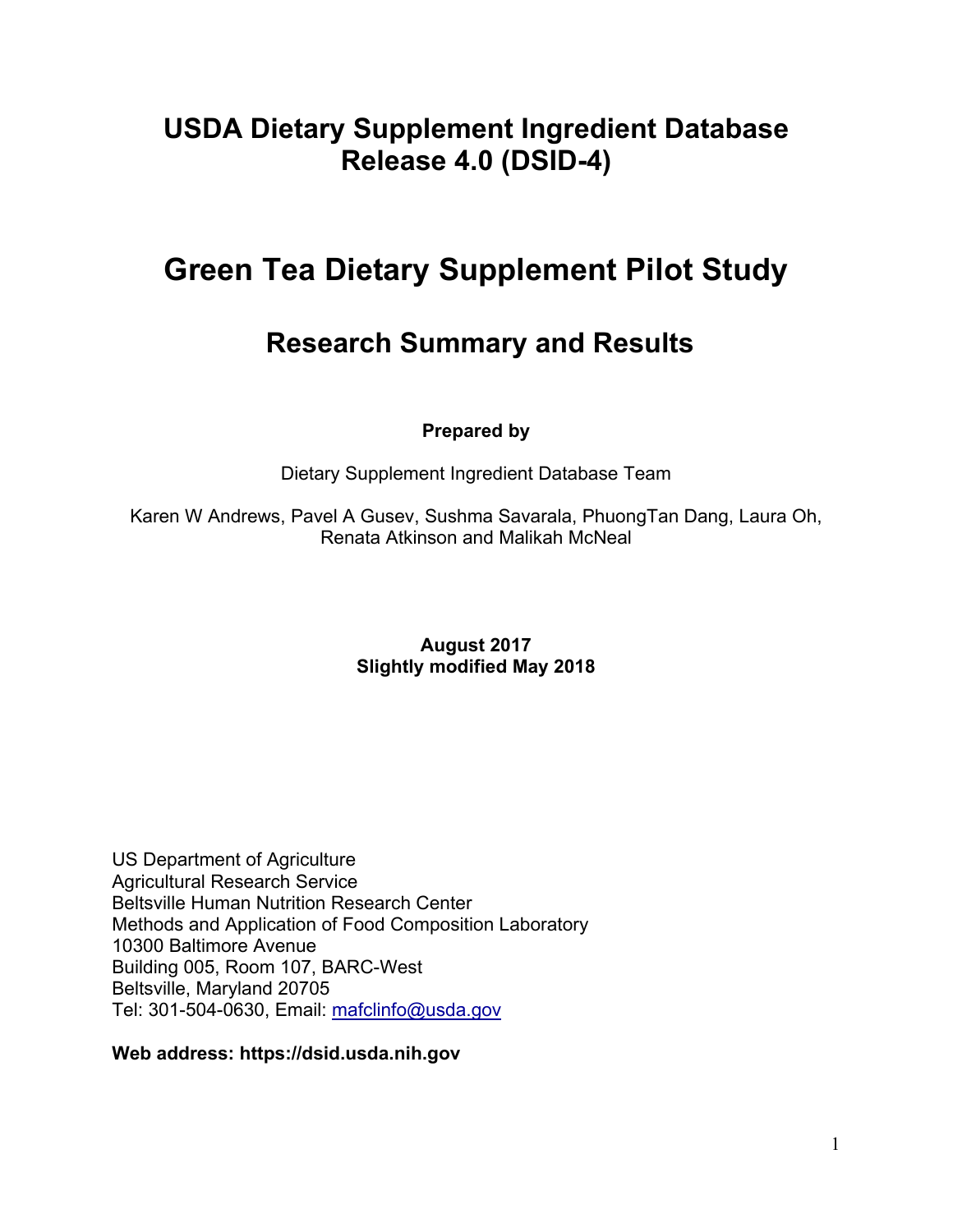#### **1. Introduction**

The Dietary Supplement Ingredient Database (DSID) reports levels of ingredients in dietary supplement (DS) products based on chemical testing. The Methods and Application of Food Composition Laboratory (MAFCL), Beltsville Human Nutrition Research Center, Agricultural Research Service (ARS), US Department of Agriculture (USDA), developed the DSID with the Office of Dietary Supplements (ODS) of the National Institutes of Health and other federal partners (National Center for Health Statistics of the Centers for Disease Control and Prevention, Food and Drug Administration, National Cancer Institute of the National Institutes of Health, and National Institute of Standards and Technology [NIST] of the Department of Commerce). ODS is the primary funder of the DSID, which builds on the wellrecognized strengths of the ARS in developing databases that support assessments of intakes of nutrients from foods.

The DSID provides analytically-derived estimates of the ingredient content in DS commonly sold and purchased in the US. DSID 4.0 includes estimates of ingredient content in 4 categories of DS: adult, children's and non-prescription prenatal multivitamin/mineral products (MVM) and omega-3 fatty acid DS. These mean estimates can replace label information in studies assessing the dietary intake of the US population from foods and DS.

According to the 2007-10 NHANES, 7.5% of the United States population reports taking botanical DS (the 4<sup>th</sup> most common supplement type reported). A single serving of a botanical extract may provide amounts of bioactive components (e.g., flavonoids) equal to or significantly exceeding their daily intake from foods. However accurate intake estimation of ingredients is difficult. The DS label information is not sufficient because of the way DS are manufactured and regulated.

Supplement labels may provide only partial information about the actual content of bioactive components in botanicals. For botanicals, current label regulations require information on the total weight of each botanical or botanical extract present in a DS. Label information on the ingredient concentration or standardization of extracts is not required However, many extracts are microencapsulated with maltodextrin or other powdered material (extracts are sprayed into a fine powder and coated) and thus total weight of these extracts will also include the weight of the coating material. Although some companies voluntarily list information about the concentration of phytochemical constituents, many do not. For researchers to more accurately estimate the phytochemical intakes from botanicals, analytical testing is necessary to determine ingredient actual concentration and amount in the products.

A botanical initiative for the DSID is now underway to evaluate levels of ingredients and ingredient constituents in botanical DS. The DSID Working Group identified nonvitamin/mineral bioactive ingredients in DS for analysis and inclusion based on these criteria: public exposure (intake and sales), the availability of validated analytical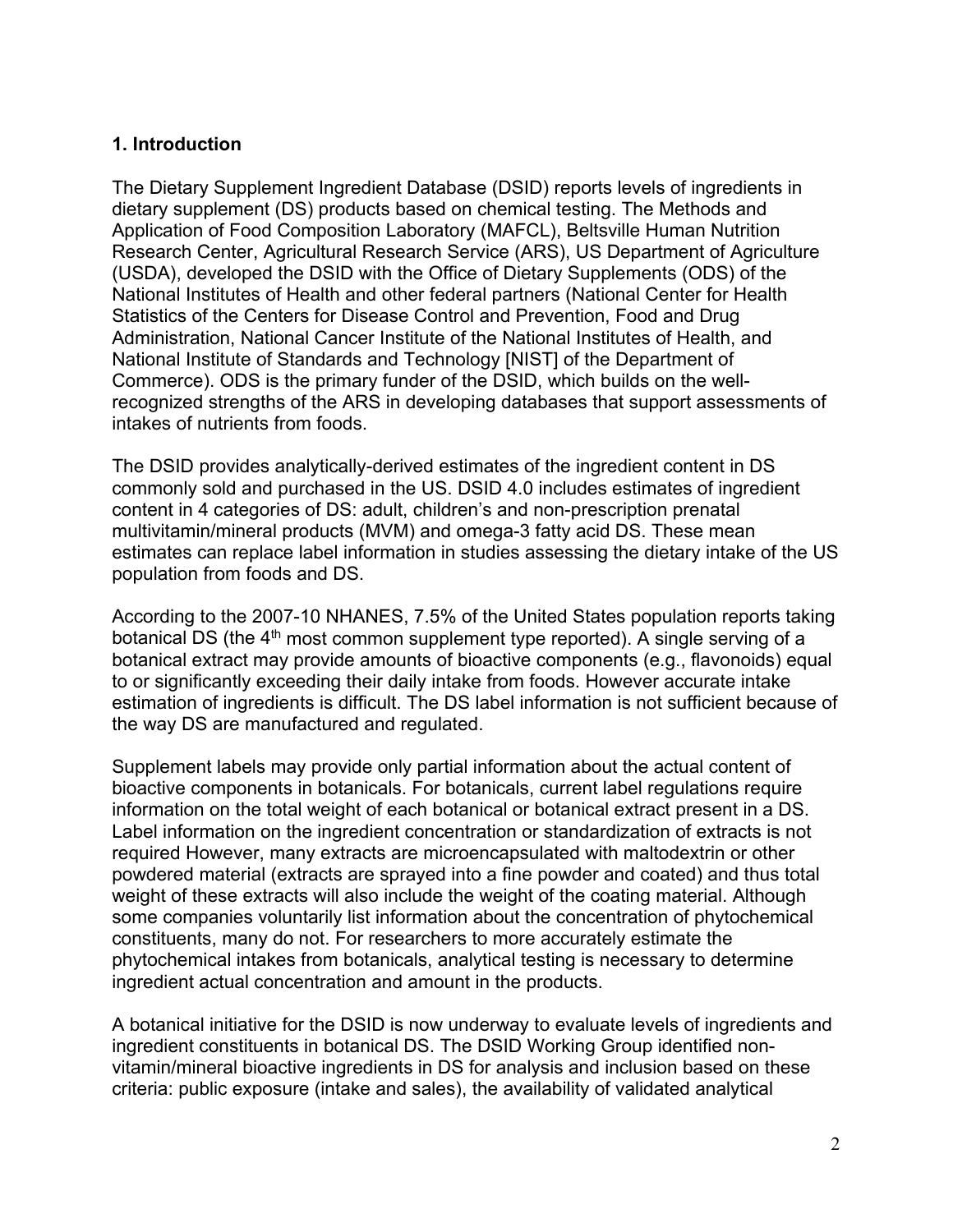methods and analytical reference materials, research interest and economic and safety concerns. The top scoring 11 ingredients from this ranking process were: CoQ10, garlic, saw palmetto, ginkgo biloba, glucosamine, ginseng, green tea catechins (EGCG and other catechins), milk thistle, echinacea, flaxseed, and turmeric (curcumin).

Green tea botanical supplements were chosen for initial study. Pilot studies are evaluating ingredient and constituent levels by testing representative and top-selling products for prioritized ingredients of interest. The analytical data are being compared to label claims.

### **2. Overview of the green tea dietary supplement study**

Green tea is a botanical product that is commonly consumed and frequently studied for its health benefits and thus was chosen as the first botanical for the DSID. Since the botanical constituents in GT are also commonly found in foods and beverages, the data from these studies will complement the data on the phytochemical intake from foods.

The major goal of the pilot study was to analyze representative and top-selling products to obtain information about the content and variability of individual catechins and caffeine in GT DS. Three experienced laboratories were chosen for participation. Seven catechins (including (+)-catechin, (–)-epicatechin, (–)-epicatechingallate, (–) epigallocatechin, (–)-epigallocatechingallate (EGCG), (–)-gallocatechin, (–) gallocatechingallate) and caffeine were measured in a variety of green tea supplements. Three NIST green tea Standard Reference Materials® (SRMs) were sent for analysis with product samples in order to evaluate the accuracy and precision of the laboratory methods. The ingredient data for 2 lots of 32 green tea DS were combined for each product and the mean results compared to label information, if available.

## **3. Sampling Plan**

A sampling plan was developed to identify representative products for purchase and analysis. The scope and variety of GT DS reported in NHANES 2009-2010 and the Office of Dietary Supplement Dietary Supplement Label Database (DSLD; https://dsld.nlm.nih.gov/dsld/) were evaluated for information about GT composition, component levels and health claims. In addition, we conducted a detailed survey of GT products sold via various channels including local stores, the internet and multi-level marketing companies in 2013-14.

The first GT study was limited to products containing GT in a relatively simple matrix (products with green tea as the only ingredient or with green tea as the primary ingredient with no other botanicals), to minimize interferences for analytical results and to compare to label claims for GT components.

Products with a wide range of dosage forms were purchased: hard-shell capsules, softgels, tablets, caplets (smooth-coated tablets), liquids and powders. Two lots of each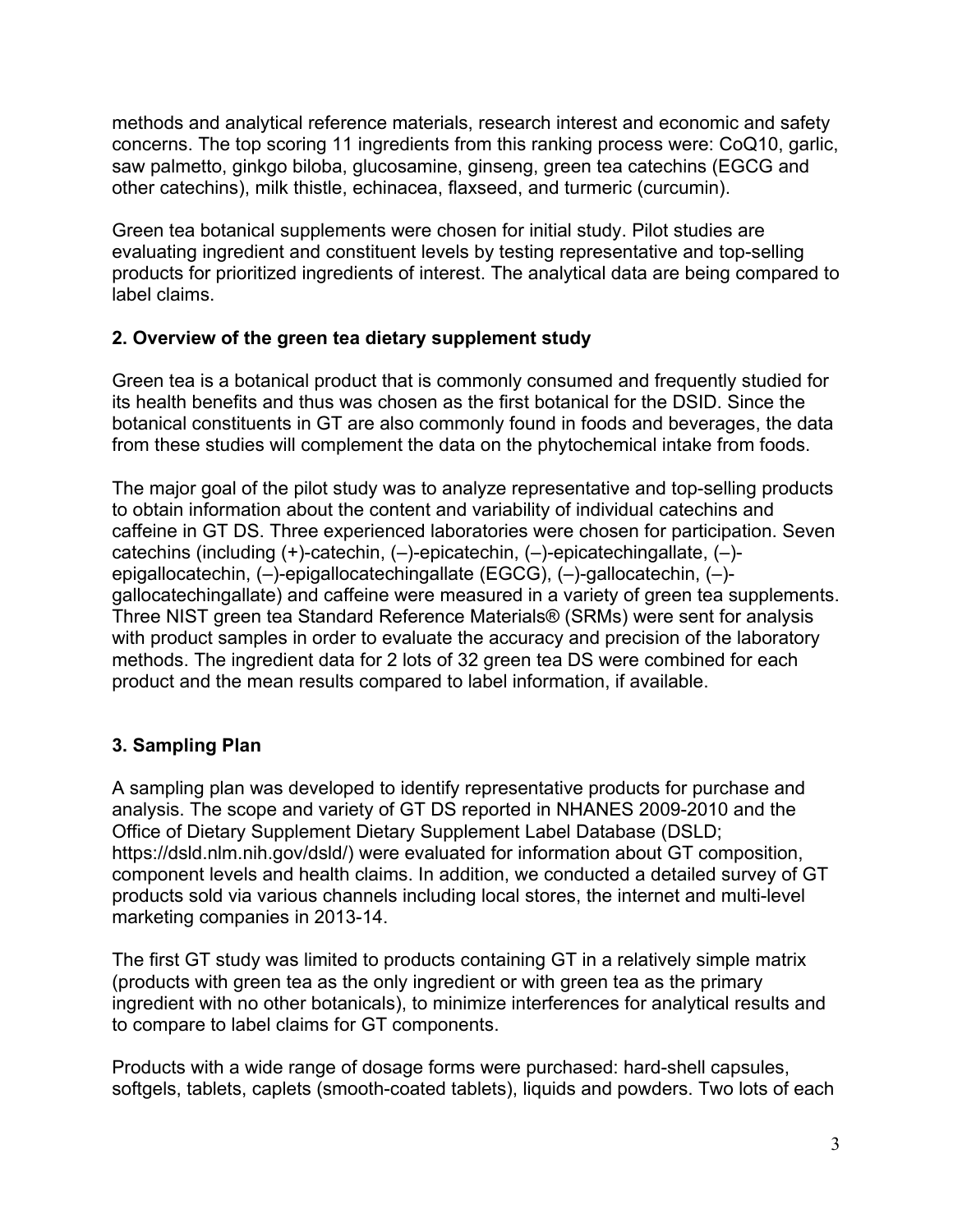product (n=32) were purchased from the three major sales channels: mass market retail (e.g., Walmart, CVS, Target), natural and specialty retail (e.g., GNC or Whole Foods), and direct sales (products sold exclusively via the web or by multi-level marketers like Amway or Herbalife). Two DS were purchased in bulk for use as in-house control materials to monitor laboratory performance over time. Samples were repackaged and sent for laboratory analysis in defined batches.

#### **4. Laboratory Analysis and Quality Control**

Laboratories analyzed the sample sets using validated sample-handling protocols and appropriate methods to obtain analytical information about ingredient levels. For the catechin monomers, high-performance liquid chromatography (HPLC) using a reversed phase column with either ultraviolet absorbance (UV) or mass spectrometric (MS) detection was used. For caffeine, HPLC with UV detection was used. Samples were sent for retesting if there was a large discrepancy among lab results or to confirm unusually high or low values.

Quality control (QC) materials, including three certified reference materials (NIST<sup>®</sup> SRM® 3255 "Green Tea Extract", 3254 "Green Tea Leaves" and 3256 "Green Tea Solid Oral dosage") were analyzed with each batch of samples to evaluate laboratory precision and accuracy. In addition, product duplicates and in-house control materials were included. The consistent results seen in the catechin and caffeine values for these quality control materials gave confidence in the results for these constituents in the commercial GT DS under study.

## **5. Statistical Methods**

The final laboratory data reported by the three laboratories for two lots of each product were statistically evaluated. Least squares means and standard deviations (SDs) were computed for each product using a mixed model procedure. Results for EGCG (the most prevalent catechin), total catechins (TC) and Caffeine (Caf) are reported as "amount per serving", "amount per day" and "percent difference from label", if applicable.

Data are reported for this study as per serving (**Table 1**) and per day (**Table 2**). The most useful comparison of content among GT DS products is accomplished by using per day amounts rather than per serving because, for many products, the label recommends more than one serving per day. Of the thirty-two products included in this study twenty had a suggested use of more than on serving per day. Suggested use was one serving per day for twelve products, two servings per day for fourteen products and three servings per day for six products. Analytically measured amounts for catechins and caffeine in green tea are reported as mg/serving and as mg/day in order to facilitate accurate comparisons between GT DS products. The suggested use for some products was a range of servings per day (for example, 1-2 servings per day). In this case the maximum servings per day was used to calculate per day amounts.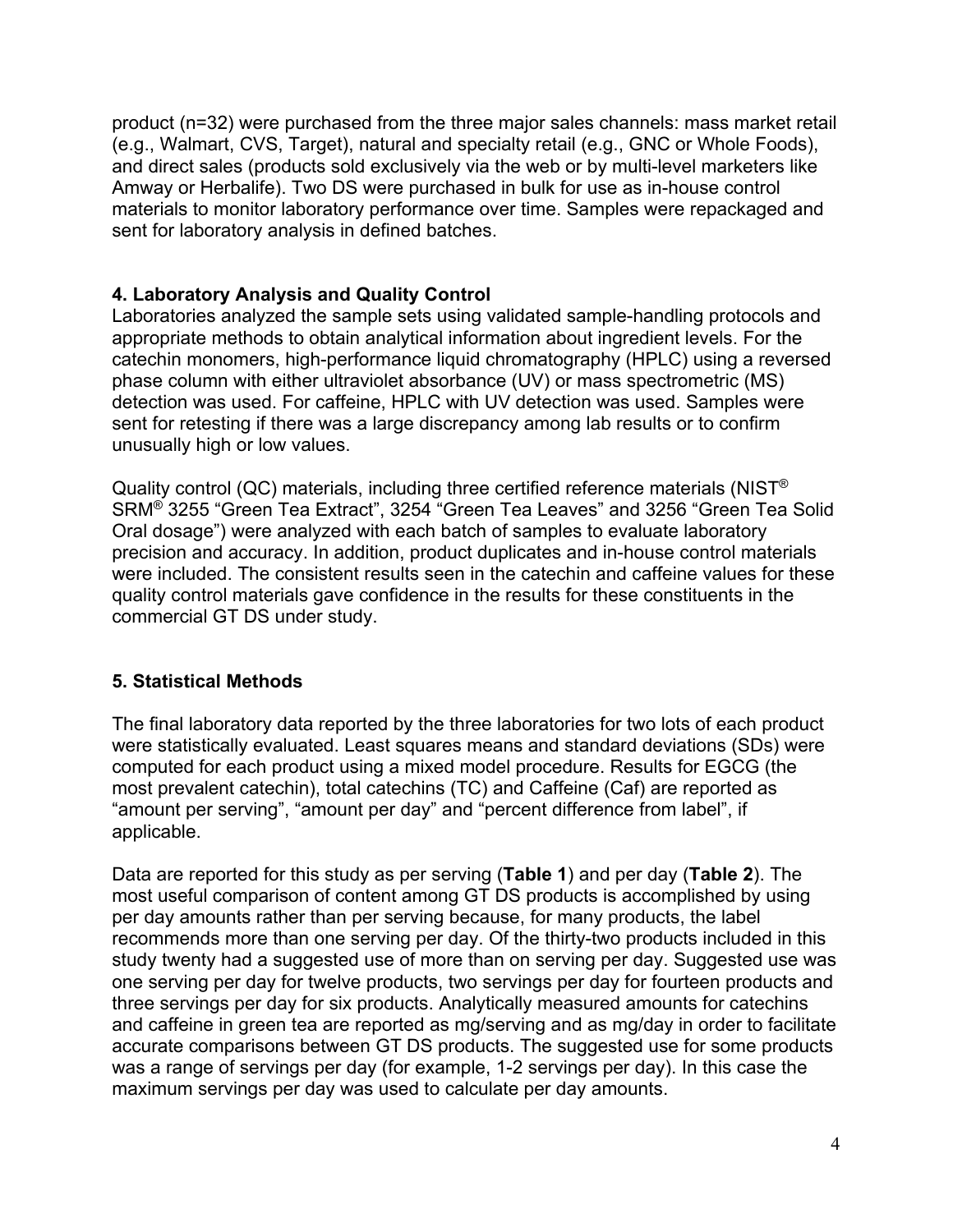#### **6. Results and Discussion**

The product based mean values for analytically measured concentrations of EGCG, total catechins, and caffeine showed wide ranges (0.5-562, 1.4-1070, and 0.1-130 mg/serving, respectively; Table 1**,** page 7). Median per serving values for product based EGCG, total catechin, and caffeine content were 113, 205, and 11 mg/serving, respectively. The product based analytical mean per day ranges for EGCG, total catechins, and caffeine were (2.0-630, 4.2-1070, and 0.25-130 mg/day, respectively; Table 2**,** page 8). Median per day values for EGCG, total catechin, and caffeine content were 141, 280, and 22 mg/day, respectively.

The labeled levels for the amount of GT in the 32 products (information required by FDA) ranged from 150-2000 mg/serving and 300-6000 mg/day. At the most commonly labeled level for GT material (500 mg/serving; n=9), the analytical mean values for total catechin ranged from 1.4 to 410.6 mg/serving, and from 0.5 to 314.8 mg/serving for EGCG.

For the 23 products that voluntarily provided label claims for total catechins, EGCG or caffeine, we compared the mean percent difference from labels with label claim. For the 18 products with EGCG label claims, percent differences from label ranged from 35% below label to 186% above label, with 10 products within ± 20% of label claim. For the 10 products with total catechin label information, the percent differences from label ranged from 36% below label to 45% above label and for the 9 products with a label claim for caffeine, the ranges were 84% below to 70% above label (**Table 3,** page 9).

Seven products contained green tea from two different sources. Five of these had a claim for EGCG, TC or Caf for only one of the sources (usually the green tea extract). Not surprisingly, the analytical results for these products are all above label claims (Table 3). The two liquid GT DS (GTP07; GTP11) had the lowest levels of total catechins of all the products (results: 1.4 and 10.8 mg/serving). The analytical content of eight products labeled as decaffeinated (or below 4 mg) averaged 2.9 mg/day (range 0.4-12).

In summary, the GT DS in the simple matrices analyzed in this study have a variety of label formats and a wide range of labeled amounts for GT. The information about the total weight of GT may not permit accurate predictions for the content of specific phytochemical constituents, because green tea extracts may or may not be highly concentrated and they are often microencapsulated (adds additional weight) for improved shelf life. Voluntary label information (e.g., listing amounts of EGCG or caffeine) is associated with a higher level of the actual phytochemical content, on average, compared to products without such information. The caffeine content in these products was usually low for a DS (<50 mg/day; n=28/32 products).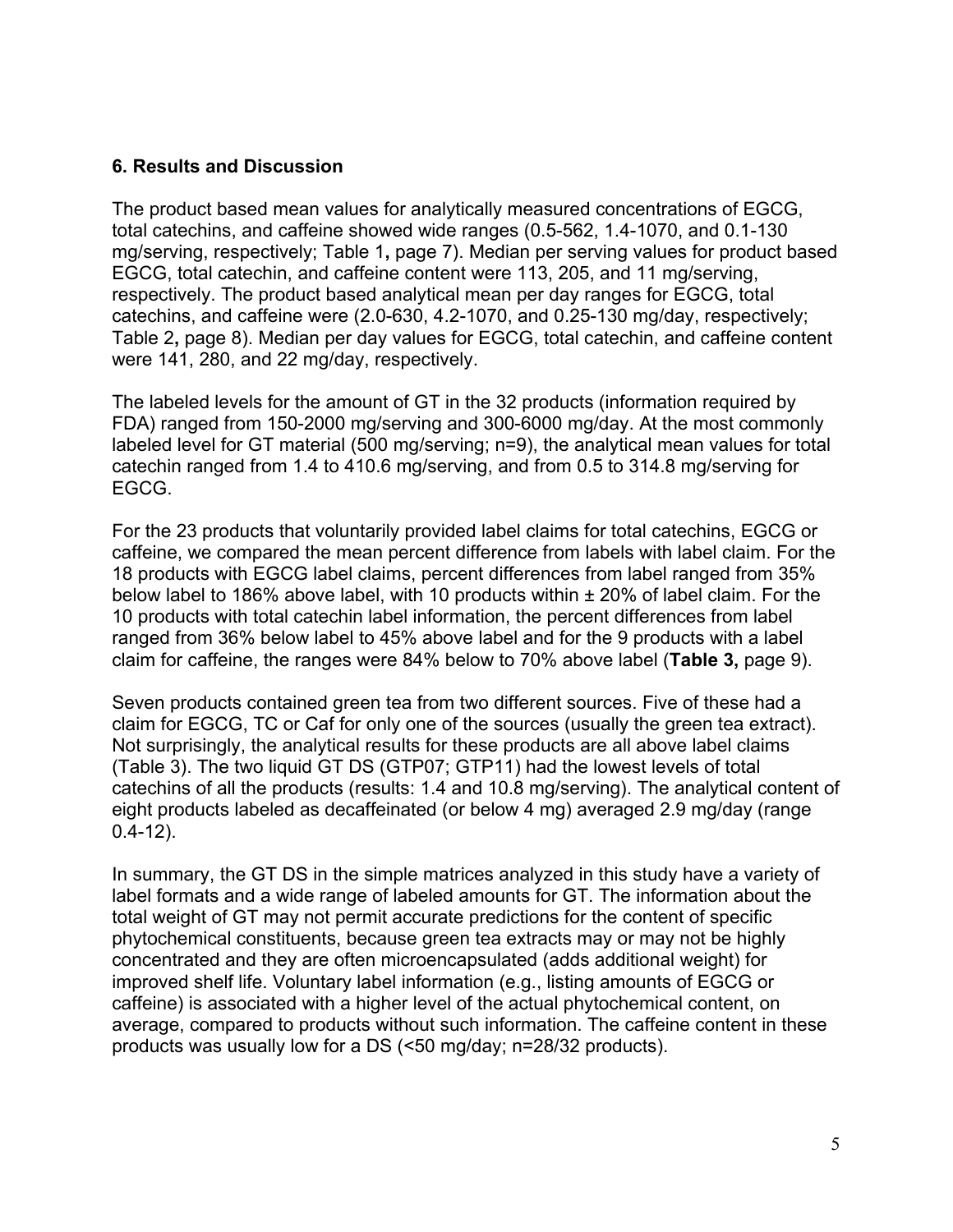It is important to track the intake of phytochemicals, especially those that have intakes from foods and supplements to evaluate their health effects. In a recent evaluation of flavonoid intake in NHANES 2007-08 using the USDA Flavonoid Values for Survey Foods and Beverages 2007–2008 (Bhagwat and Haytowitz, 2015), the mean U.S. daily intake of flavonoids was estimated to be 251 mg (with 81% from catechins) (Sebastion, et. al, 2015). If you compare that number to the analytical results for total catechins in the GT DS studied, 19 products would provide more flavonoids per day than the average daily estimate of 251 mg from foods and beverages.

#### 9**. Future Research**

A second GT pilot study (GT-2) is in progress to evaluate the content of catechins and caffeine in complex matrices that include several botanical ingredients along with minerals, vitamins and/or other compounds. These botanical products were marketed for the purposes of weight loss, increasing energy, sports performance or increasing intake of antioxidants or bioflavonoids. Approximately half of the 36 products listed a label claim for green tea on the label. The other half listed green tea as part of a blend (these products are not required to list the amounts of ingredients within a blend—only the weight of the total blend).

The efficacy of a DS is determined not only by the amount of one or more active ingredients but also by the design and performance of the formulations into which they are incorporated. Currently, we are studying whether commercially sold single- and multi-ingredient green tea dietary supplements meet the United State Pharmacopeia general chapter specifications for disintegration and dissolution for immediate release formulations.

#### **9. References**

Bhagwat, S., Haytowitz, D.B. 2015. USDA Database for the Flavonoid Content of Selected Foods, Release 3.2. U.S. Department of Agriculture, Agricultural Research Service. Methods and Application of Food Composition Laboratory Home Page: [https://www.ars.usda.gov/northeast-area/beltsville-md-bhnrc/beltsville-human-nutrition](https://www.ars.usda.gov/northeast-area/beltsville-md-bhnrc/beltsville-human-nutrition-research-center/methods-and-application-of-food-composition-laboratory/)[research-center/methods-and-application-of-food-composition-laboratory/](https://www.ars.usda.gov/northeast-area/beltsville-md-bhnrc/beltsville-human-nutrition-research-center/methods-and-application-of-food-composition-laboratory/)

Sebastion, Rhonda S, Wilkinson, Cecilia E, Goldman Joseph D, Martin Carrie L, Steinfeldt, Lois C, Murayi, Theophile, and Moshfegh, Alanna J. 2015. A New Database Facilitates Characterization of Flavonoid Intake, Sources, and Positive Associations with Diet Quality among US Adults. J Nutr 145:1239–48.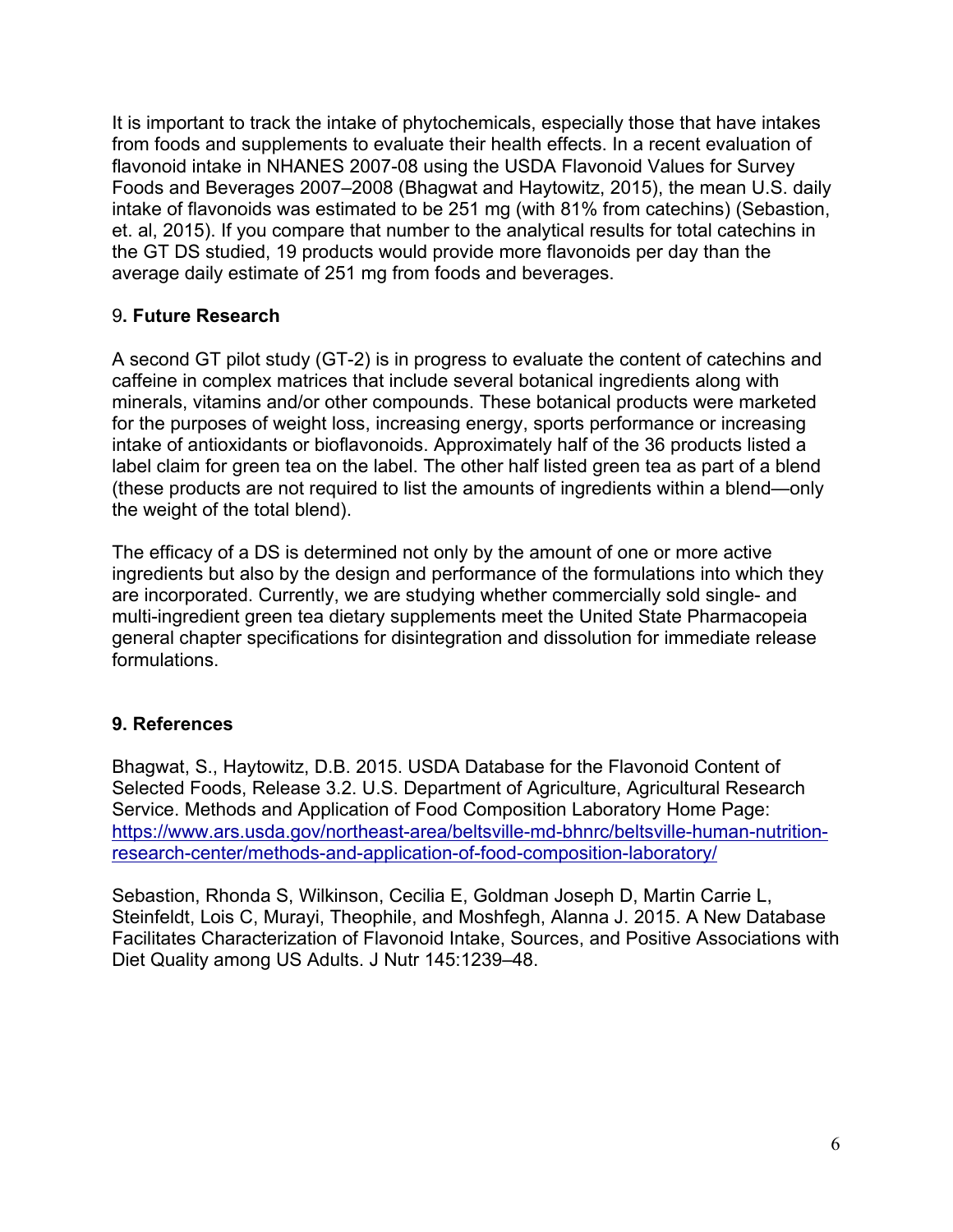| <b>Product</b><br>ID | Form              | <b>Matrix</b>               | <b>Amount</b><br>of GT     | <b>EGCG</b> (mg/serving) |                 |           |                              | <b>Total Catechin</b> |           | Caffeine (mg/serving)    |                 |           |  |
|----------------------|-------------------|-----------------------------|----------------------------|--------------------------|-----------------|-----------|------------------------------|-----------------------|-----------|--------------------------|-----------------|-----------|--|
|                      |                   |                             | (mg/serving)<br>mg/serving |                          |                 |           |                              |                       |           |                          |                 |           |  |
|                      |                   |                             | Label                      | Label                    | <b>Measured</b> | <b>SD</b> | Label                        | <b>Measured</b>       | <b>SD</b> | Label                    | <b>Measured</b> | <b>SD</b> |  |
| GTP01                | powder            | GT leaf                     | 1000                       | 83                       | 54.2            | 6.8       | 179                          | 115                   | 11        | 25                       | 17.9            | 0.7       |  |
| GTP02                | capsule           | GTE <sup>8</sup>            | 300                        |                          | 134             | 5.5       | 150                          | 218                   | 7.5       | 24                       | 3.76            | 0.1       |  |
| GTP03                | capsule           | <b>GTE</b>                  | 600                        | 180                      | 225             | 14        | 360                          | 384                   | 24        | 36                       | 40.9            | 2.4       |  |
| GTP05                | capsule           | GTE,<br>GT leaf             | 1565                       | 50                       | 143             | 9.9       |                              | 265                   | 24        | 30                       | 51.2            | 5.8       |  |
| GTP06                | capsule           | <b>GTE</b>                  | 500                        | 75                       | 113             | 4.2       | 150                          | 207                   | 7.5       | Decaf                    | 2.08            | 0.2       |  |
| GTP07                | liquid<br>extract | <b>GTE</b>                  | 500                        | $\overline{\phantom{0}}$ | 0.512           | 0.2       | $\blacksquare$               | 1.39                  | 0.3       |                          | $1.3*$          | 0.2       |  |
| GTP08                | capsule           | <b>GTE</b>                  | 630                        |                          | 27.6            | 1.3       |                              | 58.4                  | 3.1       | $\overline{\phantom{a}}$ | 32.9            | 2.2       |  |
| GTP10                | capsule           | <b>GTE</b>                  | 500                        | 225                      | 234             | 2.7       | 375                          | 391                   | 5.6       | $\overline{\phantom{a}}$ | 10.8            | 0.2       |  |
| GTP11                | liquid<br>extract | <b>GTE</b>                  | 2000                       | $\overline{\phantom{0}}$ | 4.25            | 2.2       | $\overline{\phantom{a}}$     | 10.8                  | 4.8       | $\blacksquare$           | $9.0*$          | 0.02      |  |
| GTP12                | capsule           | <b>GTE</b>                  | 150                        | 19.5                     | 50.5            | $1.2$     | $\overline{\phantom{0}}$     | 96.0                  | 3.7       | Caffeine<br>Free         | 1.62            | $1.2$     |  |
| GTP13                | capsule           | <b>GTE</b>                  | 696                        |                          | 165             | 19        | $\overline{\phantom{a}}$     | 283                   | 46        |                          | 14.3            | 7.1       |  |
| GTP14                | capsule           | <b>GTE</b>                  | 500                        | 350                      | 315             | 17        | $\overline{\phantom{a}}$     | 411                   | 15        | Decaf                    | 0.406           | 0.05      |  |
| GTP15                | capsule           | <b>GTE</b>                  | 725                        | 326                      | 339             | 15        | $\qquad \qquad \blacksquare$ | 623                   | 23        | Decaf                    | 3.15            | 0.4       |  |
| GTP17                | capsule           | <b>GTE</b>                  | 687.5                      | 275                      | 297             | 15        |                              | 506                   | 34        |                          | 0.928           | 0.1       |  |
| GTP18                | capsule           | GTE,<br>GT leaf             | 450                        | 137.5                    | 171             | 2.6       | 187.5                        | 246                   | 6.8       | Low Caf (not<br>decaf)   | 5.76            | 0.3       |  |
| GTP19                | capsule           | <b>GTE</b>                  | 500                        | $\overline{\phantom{0}}$ | 74.5            | $5.0$     | 125                          | 146                   | 6.6       | 35                       | 41.0            | 10.4      |  |
| GTP20                | capsule           | GTE,<br>GT leaf             | 450                        | 200                      | 227             | 5.7       | 320                          | 386                   | 7.5       | Decaf<br>(up to $4$ mg)  | 1.57            | 0.2       |  |
| GTP21                | capsule           | GTE,<br>GT leaf             | 470                        | 75                       | 98.4            | 1.8       | $\overline{a}$               | 165                   | 3.1       |                          | 13.2            | 4.6       |  |
| GTP22                | capsule           | <b>GTE</b>                  | 630                        | $\overline{\phantom{a}}$ | 20.8            | 0.9       | $\blacksquare$               | 56.0                  | 3.2       | 40                       | 17.7            | 1.3       |  |
| GTP23                | capsule           | <b>GTE</b>                  | 300                        | 39                       | 39.7            | 1.3       | Ξ.                           | 67.7                  | 2.8       | Decaf                    | 0.380           | 0.1       |  |
| GTP24                | capsule           | GTE,<br>caffeine            | 1500                       | 525                      | 562             | 27        | 1050                         | 1069                  | 57        | 120                      | 130             | 9.4       |  |
| GTP27                | softgel           | GTE,<br>caffeine            | 250                        |                          | 73.4            | 7.3       | $\overline{a}$               | 155                   | 8.9       | 65                       | 41.1            | 2.3       |  |
| GTP28                | capsule           | <b>GTE</b>                  | 630                        | $\overline{\phantom{0}}$ | 22.7            | 2.0       | $\overline{a}$               | 54.8                  | 2.8       | $\frac{1}{2}$            | 19.2            | 2.7       |  |
| GTP30                | capsule           | GTE,<br>GT leaf             | 500                        | $\overline{\phantom{0}}$ | 66.2            | 2.0       |                              | 149                   | 24        | 32                       | 36.5            | 1.9       |  |
| GTP31                | capsule           | <b>GTE</b>                  | 350                        | 157                      | 168             | 22        | 262                          | 290                   | 35        | $\blacksquare$           | 4.09            | 1.2       |  |
| GTP32                | capsule           | <b>GTE</b>                  | 750                        | $\overline{\phantom{a}}$ | 21.2            | 1.7       | $\blacksquare$               | 45.0                  | 6.2       | $\blacksquare$           | 20.9            | 5.8       |  |
| GTP33                | capsule           | <b>GTE</b>                  | 500                        | 125                      | 130             | 12        |                              | 205                   | 16        | $\overline{\phantom{a}}$ | 22.1            | 3.3       |  |
| GTP37                | tablet            | GTE,<br>mineral,<br>GT leaf | 333                        | $90\,$                   | 133             | 9.5       |                              | 222                   | 19        |                          | 13.5            | 1.8       |  |
| GTP38                | capsule           | <b>GTE</b>                  | 250                        | -                        | 36.0            | 4.1       | $\blacksquare$               | 62.5                  | 6.7       | $\overline{\phantom{a}}$ | 0.082           | 0.02      |  |
| GTP39                | capsule           | <b>GTE</b>                  | 500                        | $\overline{\phantom{a}}$ | 139             | 1.4       | $\blacksquare$               | 254                   | 2.5       | $\blacksquare$           | $4.9*$          | 0.1       |  |
| <b>GTP40</b>         | capsule           | <b>GTE</b>                  | 500                        | 350                      | 314             | 4.9       | $\overline{\phantom{0}}$     | 406                   | 5.3       | Decaf                    | 0.44            | 0.1       |  |
| GTP43                | capsule           | <b>GTE</b>                  | 250                        | $\overline{\phantom{0}}$ | 42.2            | 11        | $\blacksquare$               | 90.3                  | 4.6       | $\blacksquare$           | 14.2            | 11.9      |  |

#### *Table 1. EGCG, Total Catechin and Caffeine in 32 Green Tea DS: label claims and measured amounts per serving*

 ${}^8$ GTE = green tea extract

\*Caffeine data were available only from two laboratories.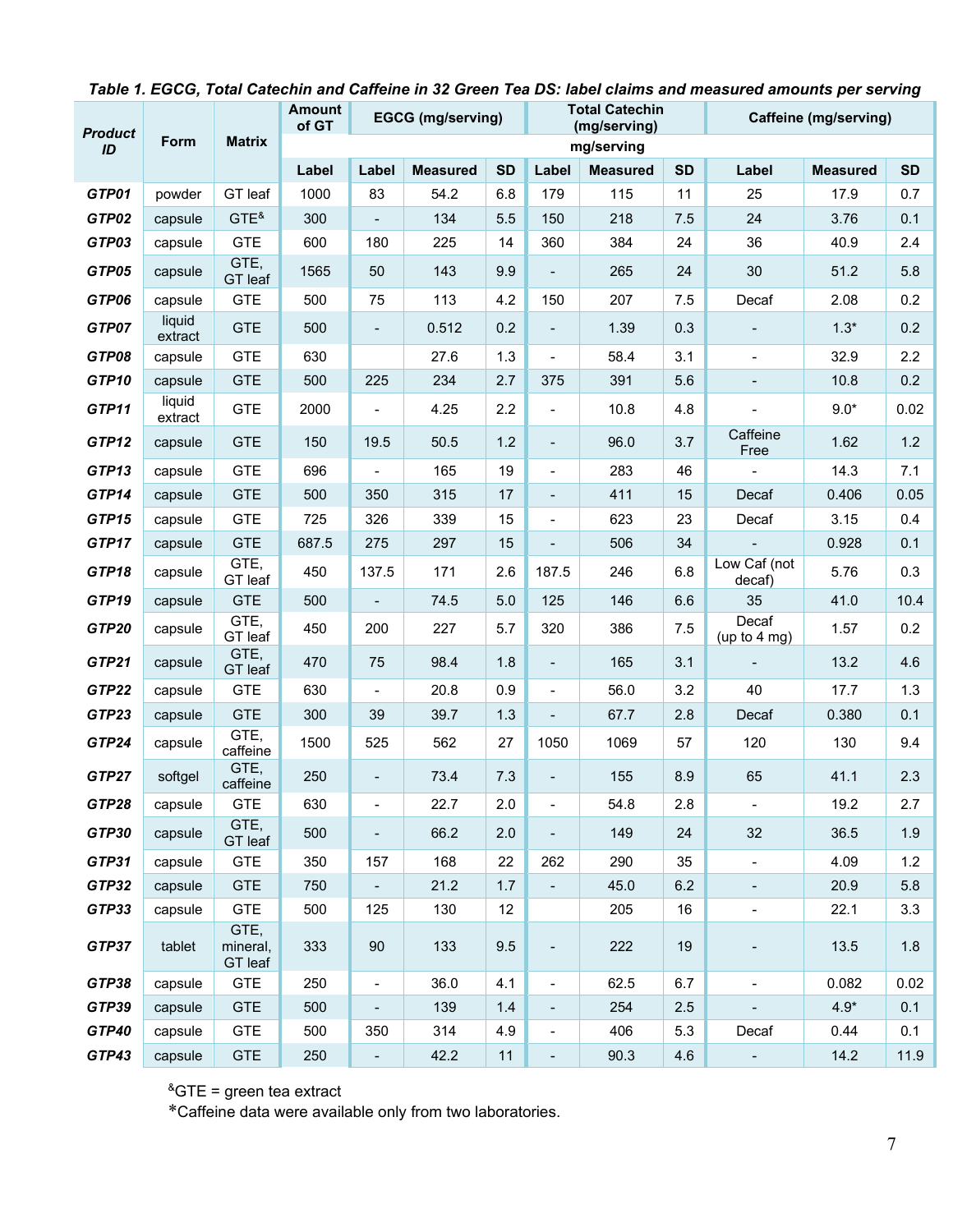|                      | Form              | <b>Matrix</b>               | Amount<br>of GT | <b>EGCG mg/day</b> |                 |           |                          | Total catechin, mg/day |           | Caffeine, mg/day         |                 |           |
|----------------------|-------------------|-----------------------------|-----------------|--------------------|-----------------|-----------|--------------------------|------------------------|-----------|--------------------------|-----------------|-----------|
| <b>Product</b><br>ID |                   |                             | mg/day          |                    |                 |           |                          |                        |           |                          |                 |           |
|                      |                   |                             | Label           | Label              | <b>Measured</b> | <b>SD</b> | Label                    | <b>Measured</b>        | <b>SD</b> | Label                    | <b>Measured</b> | <b>SD</b> |
| GTP01                | powder            | GT leaf                     | 1000            | 83                 | 54.2            | 6.8       | 179                      | 115                    | 11        | 25                       | 17.9            | 0.70      |
| GTP02                | capsule           | <b>GTE</b>                  | 600             |                    | 268             | 11        | 300                      | 435                    | 15        | 48                       | 7.52            | 0.23      |
| GTP03                | capsule           | <b>GTE</b>                  | 600             | 180                | 225             | 14        | 360                      | 384                    | 24        | 36                       | 40.9            | 2.4       |
| GTP05                | capsule           | GTE,<br>GT leaf             | 1565            | 50                 | 143             | 9.9       |                          | 265                    | 24        | 30                       | 51.2            | 5.8       |
| GTP06                | capsule           | <b>GTE</b>                  | 500             | 75                 | 113             | 4.2       | 150                      | 207                    | 7.5       | Decaf                    | 2.08            | 0.22      |
| GTP07                | liquid<br>extract | <b>GTE</b>                  | 1500            |                    | 1.53            | 0.53      |                          | 4.18                   | 0.82      | $\overline{\phantom{a}}$ | $3.9*$          | 0.6       |
| GTP08                | capsule           | <b>GTE</b>                  | 1260            |                    | 55.3            | 2.7       |                          | 117                    | 6.2       |                          | 65.7            | 4.4       |
| GTP10                | capsule           | <b>GTE</b>                  | 1000            | 450                | 468             | 5.4       | 750                      | 781                    | 11        | -                        | 21.5            | 0.43      |
| GTP11                | liquid<br>extract | <b>GTE</b>                  | 6000            |                    | 12.7            | 6.7       |                          | 32.3                   | 14        | ۰                        | $27.0*$         | 0.06      |
| GTP12                | capsule           | <b>GTE</b>                  | 300             | 39                 | 101             | 2.3       | $\overline{\phantom{a}}$ | 192                    | 7.5       | Caffeine<br>Free         | 3.25            | 2.4       |
| GTP13                | capsule           | <b>GTE</b>                  | 1392            |                    | 330             | 39        | $\blacksquare$           | 565                    | 93        |                          | 28.6            | 14        |
| GTP14                | capsule           | <b>GTE</b>                  | 1000            | 700                | 630             | 34        | ۰.                       | 821                    | 31        | Decaf                    | 0.81            | 0.09      |
| GTP15                | capsule           | <b>GTE</b>                  | 725             | 326                | 339             | 15        | $\overline{\phantom{a}}$ | 623                    | 23        | Decaf                    | 3.15            | 0.44      |
| GTP17                | capsule           | <b>GTE</b>                  | 1375            | 550                | 594             | 30        | ۰.                       | 1012                   | 68        |                          | 1.86            | 0.28      |
| GTP18                | capsule           | GTE,<br>GT leaf             | 900             | 275                | 341             | 5.2       | 375                      | 492                    | 14        | Low Caf<br>(not decaf)   | 11.5            | 0.64      |
| GTP19                | capsule           | <b>GTE</b>                  | 500             |                    | 74.5            | 5.0       | 125                      | 146                    | 6.6       | 35                       | 41.0            | 10        |
| GTP20                | capsule           | GTE,<br>GT leaf             | 450             | 200                | 227             | 5.7       | 320                      | 386                    | 7.5       | Decaf<br>(up to 4)       | 1.57            | 0.22      |
| GTP21                | capsule           | GTE,<br>GT leaf             | 940             | 150                | 197             | 3.7       | $\overline{\phantom{a}}$ | 331                    | 6.2       | $\overline{\phantom{a}}$ | 26.3            | 9.2       |
| GTP22                | capsule           | <b>GTE</b>                  | 1260            |                    | 41.5            | 1.9       | $\overline{\phantom{a}}$ | 112                    | 6.4       | 80                       | 35.4            | 2.7       |
| GTP23                | capsule           | <b>GTE</b>                  | 300             | 39                 | 39.7            | 1.3       | $\overline{\phantom{a}}$ | 67.7                   | 2.8       | Decaf                    | 0.380           | 0.05      |
| GTP24                | capsule           | GTE,<br>caffeine            | 1500            | 525                | 562             | 27        | 1050                     | 1069                   | 57        | 120                      | 130             | 9.4       |
| GTP27                | softgel           | GTE,<br>caffeine            | 750             | ۰                  | 220             | 22        | ۰                        | 466                    | 27        | 195                      | 123             | 7.0       |
| GTP28                | capsule           | <b>GTE</b>                  | 1260            | -                  | 45.3            | 3.9       | $\overline{\phantom{a}}$ | 110                    | 5.7       | $\overline{\phantom{a}}$ | 38.4            | 5.3       |
| GTP30                | capsule           | GTE,<br>GT leaf             | 1000            |                    | 132             | 3.9       |                          | 298                    | 47        | 64                       | 73.0            | 3.8       |
| GTP31                | capsule           | <b>GTE</b>                  | 350             | 157                | 168             | 22        | 262                      | 290                    | 35        |                          | 4.09            | 1.2       |
| GTP32                | capsule           | <b>GTE</b>                  | 1500            |                    | 42.4            | 3.4       | ۰.                       | 89.9                   | 12        | ۰.                       | 41.8            | 12        |
| GTP33                | capsule           | <b>GTE</b>                  | 500             | 125                | 130             | 12        | $\overline{\phantom{a}}$ | 205                    | 16        | ۰                        | 22.1            | 3.3       |
| GTP37                | tablet            | GTE,<br>mineral,<br>GT leaf | 999             | 270                | 399             | 29        | $\blacksquare$           | 665                    | 57        | $\overline{\phantom{0}}$ | 40.6            | 5.3       |
| GTP38                | capsule           | <b>GTE</b>                  | 750             |                    | 108             | 12        | $\overline{\phantom{a}}$ | 188                    | 20        | -                        | 0.246           | 0.05      |
| GTP39                | capsule           | <b>GTE</b>                  | 500             |                    | 139             | 1.4       | ۰.                       | 254                    | 2.5       | $\overline{\phantom{a}}$ | $4.9*$          | 0.1       |
| GTP40                | capsule           | <b>GTE</b>                  | 1000            | 700                | 628             | 9.7       | Ξ.                       | 812                    | 11        | Decaf                    | 0.89            | 0.19      |
| GTP43                | capsule           | <b>GTE</b>                  | 750             |                    | 127             | 34        | ٠                        | 271                    | 14        | $\omega_{\rm{max}}$      | 42.5            | 36        |

## *Table 2. EGCG, Total catechin and Caffeine in 32 Green Tea DS: label claims and measured amounts per day#*

#Per day values were calculated by multiplying per serving amounts by number of servings per day from the manufacturer suggested use given on the product label.

 $^{\&}$ GTE = green tea extract

\*Caffeine data were available only from two laboratories.